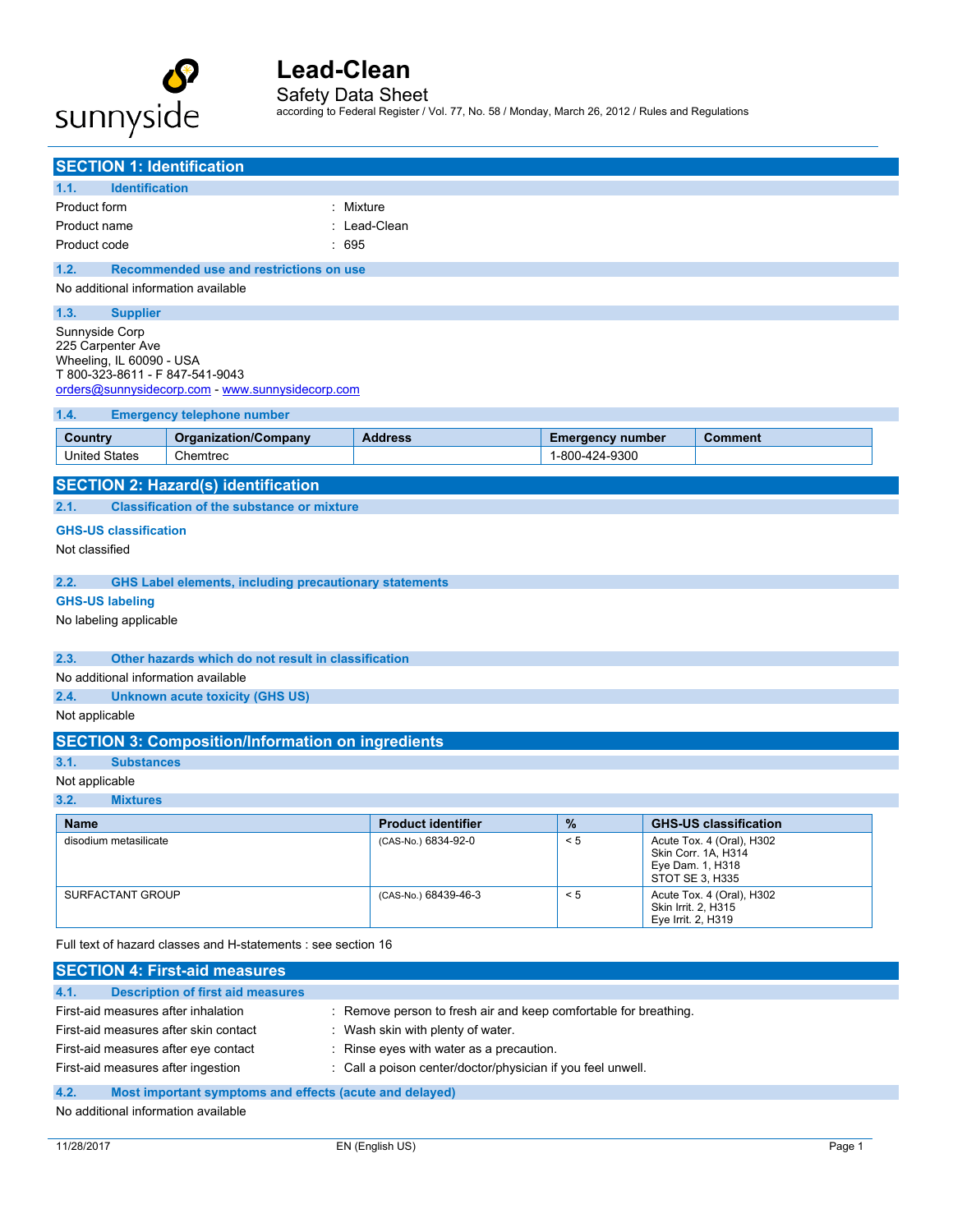## Safety Data Sheet

according to Federal Register / Vol. 77, No. 58 / Monday, March 26, 2012 / Rules and Regulations

| 4.3.<br>Immediate medical attention and special treatment, if necessary |                                                                                                                                             |  |  |  |
|-------------------------------------------------------------------------|---------------------------------------------------------------------------------------------------------------------------------------------|--|--|--|
| Treat symptomatically.                                                  |                                                                                                                                             |  |  |  |
| <b>SECTION 5: Fire-fighting measures</b>                                |                                                                                                                                             |  |  |  |
| 5.1.<br>Suitable (and unsuitable) extinguishing media                   |                                                                                                                                             |  |  |  |
| Suitable extinguishing media                                            | : Water spray. Dry powder. Foam. Carbon dioxide.                                                                                            |  |  |  |
| 5.2.<br>Specific hazards arising from the chemical                      |                                                                                                                                             |  |  |  |
| Reactivity                                                              | : The product is non-reactive under normal conditions of use, storage and transport.                                                        |  |  |  |
| 5.3.<br>Special protective equipment and precautions for fire-fighters  |                                                                                                                                             |  |  |  |
| Protection during firefighting                                          | : Do not attempt to take action without suitable protective equipment. Self-contained breathing<br>apparatus. Complete protective clothing. |  |  |  |
| <b>SECTION 6: Accidental release measures</b>                           |                                                                                                                                             |  |  |  |
| 6.1.                                                                    | Personal precautions, protective equipment and emergency procedures                                                                         |  |  |  |
| 6.1.1.<br>For non-emergency personnel                                   |                                                                                                                                             |  |  |  |
| <b>Emergency procedures</b>                                             | : Ventilate spillage area.                                                                                                                  |  |  |  |
| 6.1.2.                                                                  |                                                                                                                                             |  |  |  |
| For emergency responders<br>Protective equipment                        | : Do not attempt to take action without suitable protective equipment. For further information                                              |  |  |  |
|                                                                         | refer to section 8: "Exposure controls/personal protection".                                                                                |  |  |  |
| 6.2.<br><b>Environmental precautions</b>                                |                                                                                                                                             |  |  |  |
| Avoid release to the environment.                                       |                                                                                                                                             |  |  |  |
| 6.3.<br>Methods and material for containment and cleaning up            |                                                                                                                                             |  |  |  |
| Methods for cleaning up                                                 | : Take up liquid spill into absorbent material.                                                                                             |  |  |  |
| Other information                                                       | Dispose of materials or solid residues at an authorized site.                                                                               |  |  |  |
| 6.4.<br><b>Reference to other sections</b>                              |                                                                                                                                             |  |  |  |
| For further information refer to section 13.                            |                                                                                                                                             |  |  |  |
|                                                                         |                                                                                                                                             |  |  |  |
|                                                                         |                                                                                                                                             |  |  |  |
| <b>SECTION 7: Handling and storage</b>                                  |                                                                                                                                             |  |  |  |
| 7.1.<br><b>Precautions for safe handling</b>                            |                                                                                                                                             |  |  |  |
| Precautions for safe handling                                           | Ensure good ventilation of the work station. Wear personal protective equipment.                                                            |  |  |  |
| Hygiene measures                                                        | Do not eat, drink or smoke when using this product. Always wash hands after handling the<br>product.                                        |  |  |  |
| 7.2.<br>Conditions for safe storage, including any incompatibilities    |                                                                                                                                             |  |  |  |
| Storage conditions                                                      | : Store in a well-ventilated place. Keep cool.                                                                                              |  |  |  |
|                                                                         |                                                                                                                                             |  |  |  |
| <b>SECTION 8: Exposure controls/personal protection</b>                 |                                                                                                                                             |  |  |  |
| 8.1.<br><b>Control parameters</b>                                       |                                                                                                                                             |  |  |  |
| disodium metasilicate (6834-92-0)                                       |                                                                                                                                             |  |  |  |
| Not applicable                                                          |                                                                                                                                             |  |  |  |
| SURFACTANT GROUP (68439-46-3)                                           |                                                                                                                                             |  |  |  |
| Not applicable                                                          |                                                                                                                                             |  |  |  |
|                                                                         |                                                                                                                                             |  |  |  |
| 8.2.<br><b>Appropriate engineering controls</b>                         |                                                                                                                                             |  |  |  |
| Appropriate engineering controls                                        | : Ensure good ventilation of the work station.                                                                                              |  |  |  |
| Environmental exposure controls                                         | : Avoid release to the environment.                                                                                                         |  |  |  |
| 8.3.<br>Individual protection measures/Personal protective equipment    |                                                                                                                                             |  |  |  |
| Hand protection:                                                        |                                                                                                                                             |  |  |  |
| Protective gloves                                                       |                                                                                                                                             |  |  |  |
| Eye protection:                                                         |                                                                                                                                             |  |  |  |
| Safety glasses                                                          |                                                                                                                                             |  |  |  |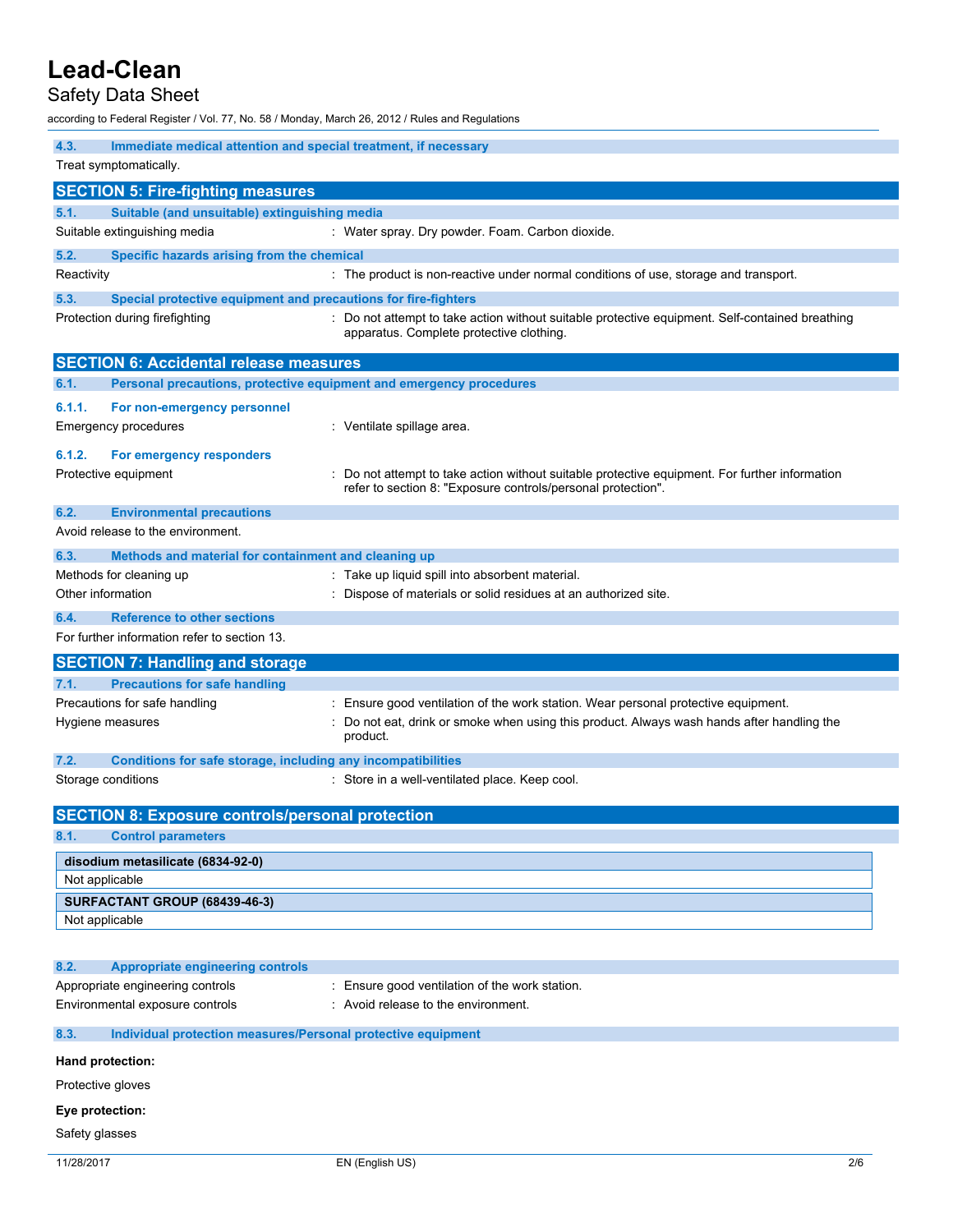## Safety Data Sheet

according to Federal Register / Vol. 77, No. 58 / Monday, March 26, 2012 / Rules and Regulations

### **Skin and body protection:**

Wear suitable protective clothing

### **Respiratory protection:**

In case of insufficient ventilation, wear suitable respiratory equipment

| <b>SECTION 9: Physical and chemical properties</b>            |                                                                                                                                                                                                                                                      |  |  |  |
|---------------------------------------------------------------|------------------------------------------------------------------------------------------------------------------------------------------------------------------------------------------------------------------------------------------------------|--|--|--|
| Information on basic physical and chemical properties<br>9.1. |                                                                                                                                                                                                                                                      |  |  |  |
| Physical state                                                | : Liquid                                                                                                                                                                                                                                             |  |  |  |
| Color                                                         | : Mixture contains one or more component(s) which have the following colour(s):<br>Colourless to light green Colourless                                                                                                                              |  |  |  |
| Odor                                                          | There may be no odour warning properties, odour is subjective and inadequate to warn of<br>overexposure.<br>Mixture contains one or more component(s) which have the following odour(s):<br>Irritating/pungent odour Mild odour Characteristic odour |  |  |  |
| Odor threshold                                                | No data available                                                                                                                                                                                                                                    |  |  |  |
| рH                                                            | : No data available                                                                                                                                                                                                                                  |  |  |  |
| Melting point                                                 | : Not applicable                                                                                                                                                                                                                                     |  |  |  |
| Freezing point                                                | : No data available                                                                                                                                                                                                                                  |  |  |  |
| Boiling point                                                 | No data available                                                                                                                                                                                                                                    |  |  |  |
| Flash point                                                   | : No data available                                                                                                                                                                                                                                  |  |  |  |
| Relative evaporation rate (butyl acetate=1)                   | : No data available                                                                                                                                                                                                                                  |  |  |  |
| Flammability (solid, gas)                                     | Not applicable.                                                                                                                                                                                                                                      |  |  |  |
| Vapor pressure                                                | : No data available                                                                                                                                                                                                                                  |  |  |  |
| Relative vapor density at 20 °C                               | No data available                                                                                                                                                                                                                                    |  |  |  |
| Relative density                                              | : No data available                                                                                                                                                                                                                                  |  |  |  |
| Solubility                                                    | : No data available                                                                                                                                                                                                                                  |  |  |  |
| Log Pow                                                       | : No data available                                                                                                                                                                                                                                  |  |  |  |
| Auto-ignition temperature                                     | : No data available                                                                                                                                                                                                                                  |  |  |  |
| Decomposition temperature                                     | No data available                                                                                                                                                                                                                                    |  |  |  |
| Viscosity, kinematic                                          | : No data available                                                                                                                                                                                                                                  |  |  |  |
| Viscosity, dynamic                                            | No data available                                                                                                                                                                                                                                    |  |  |  |
| <b>Explosion limits</b>                                       | No data available                                                                                                                                                                                                                                    |  |  |  |
| <b>Explosive properties</b>                                   | :   No data available                                                                                                                                                                                                                                |  |  |  |
| Oxidizing properties                                          | : No data available                                                                                                                                                                                                                                  |  |  |  |
| <b>Other information</b><br>9.2.                              |                                                                                                                                                                                                                                                      |  |  |  |
| No additional information available                           |                                                                                                                                                                                                                                                      |  |  |  |
| <b>SECTION 10: Stability and reactivity</b>                   |                                                                                                                                                                                                                                                      |  |  |  |
| 10.1.<br><b>Reactivity</b>                                    |                                                                                                                                                                                                                                                      |  |  |  |

The product is non-reactive under normal conditions of use, storage and transport.

| 10.2. | <b>Chemical stability</b>                 |  |  |  |  |
|-------|-------------------------------------------|--|--|--|--|
|       | Stable under normal conditions.           |  |  |  |  |
| 10.3. | <b>Possibility of hazardous reactions</b> |  |  |  |  |

No dangerous reactions known under normal conditions of use.

### **10.4. Conditions to avoid**

None under recommended storage and handling conditions (see section 7).

### **10.5. Incompatible materials**

No additional information available

### **10.6. Hazardous decomposition products**

Under normal conditions of storage and use, hazardous decomposition products should not be produced.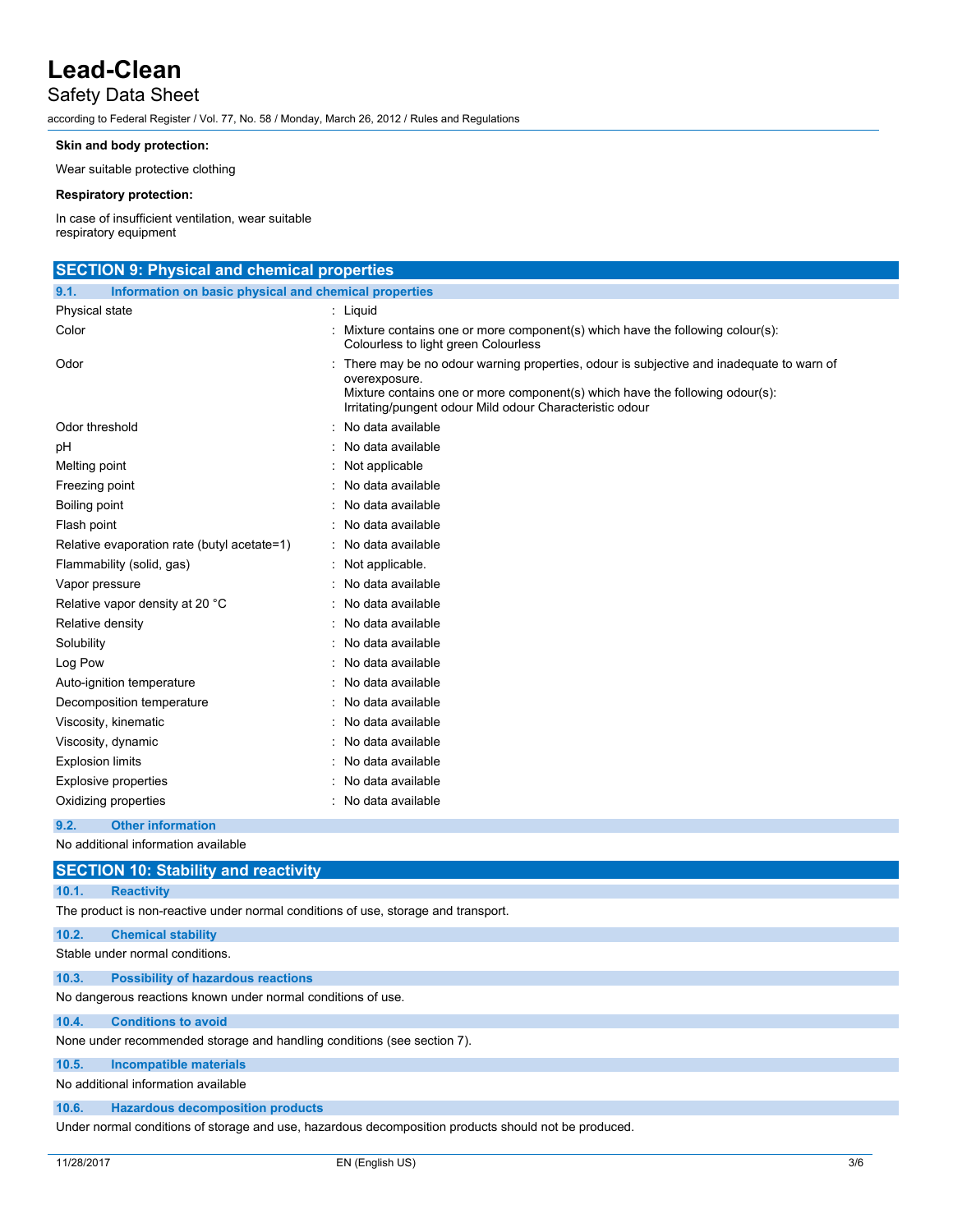## Safety Data Sheet

according to Federal Register / Vol. 77, No. 58 / Monday, March 26, 2012 / Rules and Regulations

| <b>SECTION 11: Toxicological information</b>          |                                                                                                                               |  |  |  |
|-------------------------------------------------------|-------------------------------------------------------------------------------------------------------------------------------|--|--|--|
| Information on toxicological effects<br>11.1.         |                                                                                                                               |  |  |  |
| Acute toxicity                                        | : Not classified                                                                                                              |  |  |  |
| disodium metasilicate (6834-92-0)                     |                                                                                                                               |  |  |  |
| LD50 dermal rat                                       | > 5000 mg/kg body weight (OECD 402: Acute Dermal Toxicity, 24 h, Rat, Male/female, Read-<br>across)                           |  |  |  |
| LC50 inhalation rat (mg/l)                            | > 2.06 mg/l air (OECD 403: Acute Inhalation Toxicity, 4 h, Rat, Male/female, Read-across)                                     |  |  |  |
| ATE US (oral)                                         | 770 mg/kg body weight                                                                                                         |  |  |  |
| SURFACTANT GROUP (68439-46-3)                         |                                                                                                                               |  |  |  |
| LD50 oral rat                                         | 1378 mg/kg (Rat)                                                                                                              |  |  |  |
| LD50 dermal rabbit                                    | > 2000 mg/kg (Rabbit)                                                                                                         |  |  |  |
| ATE US (oral)                                         | 1378 mg/kg body weight                                                                                                        |  |  |  |
| Skin corrosion/irritation                             | : Not classified                                                                                                              |  |  |  |
| Serious eye damage/irritation                         | Not classified                                                                                                                |  |  |  |
| Respiratory or skin sensitization                     | Not classified                                                                                                                |  |  |  |
| Germ cell mutagenicity                                | Not classified                                                                                                                |  |  |  |
| Carcinogenicity                                       | Not classified                                                                                                                |  |  |  |
| Reproductive toxicity                                 | : Not classified                                                                                                              |  |  |  |
| Specific target organ toxicity - single exposure      | : Not classified                                                                                                              |  |  |  |
| Specific target organ toxicity - repeated<br>exposure | : Not classified                                                                                                              |  |  |  |
| Aspiration hazard                                     | : Not classified                                                                                                              |  |  |  |
| <b>SECTION 12: Ecological information</b>             |                                                                                                                               |  |  |  |
| 12.1.<br><b>Toxicity</b>                              |                                                                                                                               |  |  |  |
| Ecology - general                                     | : The product is not considered harmful to aquatic organisms or to cause long-term adverse<br>effects in the environment.     |  |  |  |
| disodium metasilicate (6834-92-0)                     |                                                                                                                               |  |  |  |
| LC50 fish 1                                           | 210 mg/l (Equivalent or similar to OECD 203, 96 h, Brachydanio rerio, Semi-static system,<br>Fresh water, Experimental value) |  |  |  |
| EC50 Daphnia 1                                        | 1700 mg/l (EU Method C.2, 48 h, Daphnia magna, Static system, Fresh water, Read-across)                                       |  |  |  |
| 12.2.<br><b>Persistence and degradability</b>         |                                                                                                                               |  |  |  |
| disodium metasilicate (6834-92-0)                     |                                                                                                                               |  |  |  |
| Persistence and degradability                         | Biodegradability: not applicable.                                                                                             |  |  |  |
| Biochemical oxygen demand (BOD)                       | Not applicable                                                                                                                |  |  |  |
| Chemical oxygen demand (COD)                          | Not applicable                                                                                                                |  |  |  |
| ThOD                                                  | Not applicable                                                                                                                |  |  |  |
| BOD (% of ThOD)                                       | Not applicable                                                                                                                |  |  |  |
| SURFACTANT GROUP (68439-46-3)                         |                                                                                                                               |  |  |  |
| Persistence and degradability                         | Readily biodegradable in water.                                                                                               |  |  |  |
| 12.3.<br><b>Bioaccumulative potential</b>             |                                                                                                                               |  |  |  |
| disodium metasilicate (6834-92-0)                     |                                                                                                                               |  |  |  |
| Bioaccumulative potential                             | Bioaccumulation: not applicable.                                                                                              |  |  |  |
| SURFACTANT GROUP (68439-46-3)                         |                                                                                                                               |  |  |  |
| Bioaccumulative potential                             | No bioaccumulation data available.                                                                                            |  |  |  |

**12.4. Mobility in soil**

| disodium metasilicate (6834-92-0) |                                                        |     |  |  |
|-----------------------------------|--------------------------------------------------------|-----|--|--|
| Ecology - soil                    | No (test) data on mobility of the substance available. |     |  |  |
| 11/28/2017                        | EN (English US)                                        | 4/6 |  |  |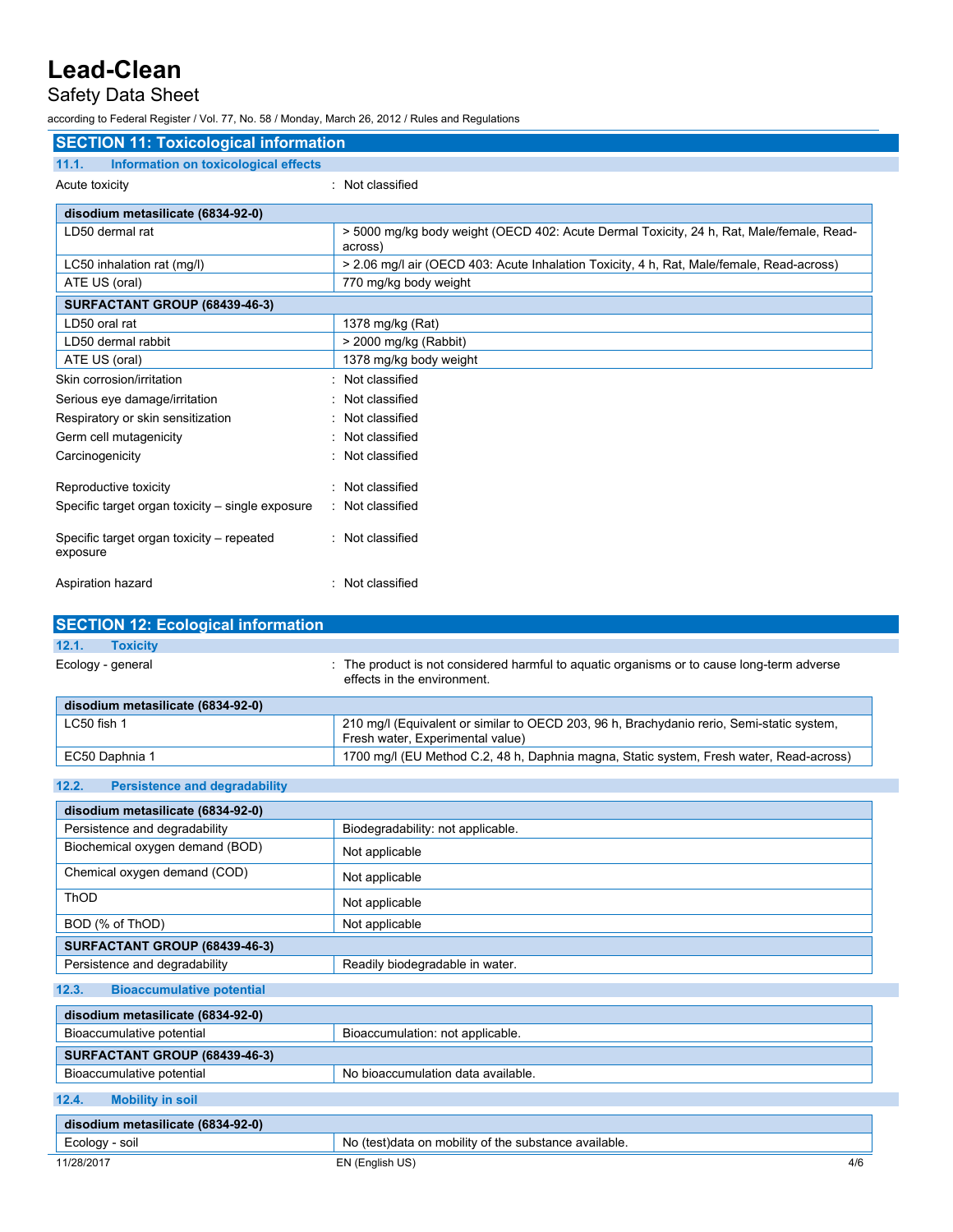## Safety Data Sheet

according to Federal Register / Vol. 77, No. 58 / Monday, March 26, 2012 / Rules and Regulations

## **12.5. Other adverse effects**

| Effect on the global warming | : No known effects from this product. |
|------------------------------|---------------------------------------|
| <b>GWPmix comment</b>        | : No known effects from this product. |

| <b>SECTION 13: Disposal considerations</b>                 |                                                                                               |  |  |  |
|------------------------------------------------------------|-----------------------------------------------------------------------------------------------|--|--|--|
| 13.1.<br><b>Disposal methods</b>                           |                                                                                               |  |  |  |
| Waste treatment methods                                    | : Dispose of contents/container in accordance with licensed collector's sorting instructions. |  |  |  |
| <b>SECTION 14: Transport information</b>                   |                                                                                               |  |  |  |
| <b>Department of Transportation (DOT)</b><br>Not regulated |                                                                                               |  |  |  |
| <b>Transportation of Dangerous Goods</b>                   |                                                                                               |  |  |  |
| Not regulated                                              |                                                                                               |  |  |  |
| <b>Transport by sea</b>                                    |                                                                                               |  |  |  |
| Not regulated                                              |                                                                                               |  |  |  |
| <b>Air transport</b>                                       |                                                                                               |  |  |  |
| Not regulated                                              |                                                                                               |  |  |  |

| disodium metasilicate (6834-92-0)                                                                                                                                                                                                               |  |  |  |  |
|-------------------------------------------------------------------------------------------------------------------------------------------------------------------------------------------------------------------------------------------------|--|--|--|--|
| Listed on the United States TSCA (Toxic Substances Control Act) inventory                                                                                                                                                                       |  |  |  |  |
| SURFACTANT GROUP (68439-46-3)                                                                                                                                                                                                                   |  |  |  |  |
| Listed on the United States TSCA (Toxic Substances Control Act) inventory                                                                                                                                                                       |  |  |  |  |
| XU - XU - indicates a substance exempt from reporting under the Inventory Update Reporting<br><b>EPA TSCA Regulatory Flag</b><br>Rule, i.e. Partial Updating of the TSCA Inventory Data Base Production and Site Reports (40<br>$CFR 710(C)$ ). |  |  |  |  |

#### **15.2. International regulations**

**15.1. US Federal regulations**

### **CANADA**

**disodium metasilicate (6834-92-0)** Listed on the Canadian DSL (Domestic Substances List)

**SECTION 15: Regulatory information**

#### **SURFACTANT GROUP (68439-46-3)**

Listed on the Canadian DSL (Domestic Substances List)

### **EU-Regulations**

No additional information available

### **National regulations**

No additional information available

#### **15.3. US State regulations**

No additional information available

### **SECTION 16: Other information**